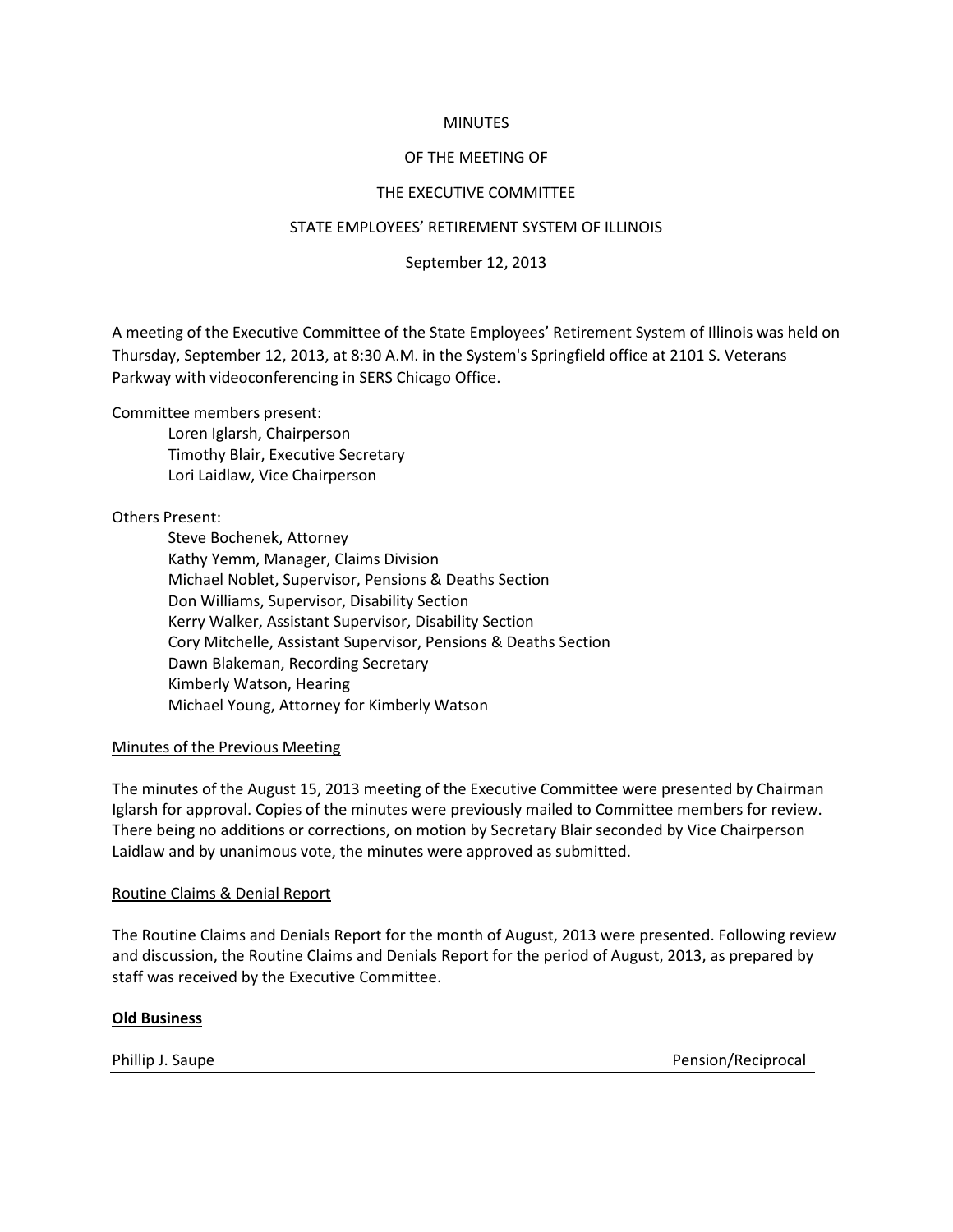The System's attorney submitted a recommendation to deny Mr. Saupe's first appeal based on the facts and findings on file in this case for the Committee's review. Following discussion, on motion by Chairman Iglarsh, seconded by Secretary Blair, and by unanimous vote, the Committee accepted Recommendation No. 2013-05 in the matter of Phillip J. Saupe. A copy of this recommendation has been made a part of this member's file.

Mr. Saupe submitted a second appeal to transfer approximately 1 year of service credit from SERS back to SURS so that he would qualify independently with SURS. He would then purchase a year from Mount Vernon Police Pension Fund which would be transferred to SERS. He is appealing to the Executive Committee to be allowed to transfer the service back to SURS and purchase the service to transfer into SERS and also retire independently with SERS so that his current pension would not have to be proportionally reduced.

Based on the facts in this case and information submitted, Executive Secretary Blair moved approval of this appeal by Phillip Saupe. Vice chairperson Laidlaw seconded the motion, and all were in favor.

## Michelle Flowers **Michelle Flowers Michelle Flowers Occupational Disability**

Michelle Flowers works for a state agency and a medical leave of absence was granted. Based upon a review of the file and information submitted, the Committee finds Ms. Flowers works for a state agency, and was granted a medical leave of absence. On June 10, 2012 the System's medical consultant reviewed the entire file. The review indicated the medical information in the file failed to substantiate a disability. Pursuant to the denial of disability benefits, Michelle Flowers requested and previously attended a personal hearing with the Executive Committee. Ms. Flowers explained the job duty statement was incorrect and that she would get more medical information.

The Committee agreed to have Ms. Flowers complete a new job duty statement. SERS also agreed to have her supervisor do the same. The information would then be sent to the Disability Supervisor for review. Ms. Flowers also agreed to send additional medical records for review. The Committee agreed to defer this matter at this time in order to obtain the additional information. Additional information was received and reviewed.

Following discussion, the Committee agreed to refer this matter to SERS Attorney for a recommendation based on the facts and findings in file for presentation at the next meeting. The System's attorney submitted a recommendation to deny based on the facts and findings on file for the Committee's review. Following discussion, on motion by Executive Secretary Blair, seconded by Vice Chairperson Laidlaw, and by unanimous vote, the Committee accepted Recommendation No. 2013-001.A copy of this recommendation has been made a part of the member's file.

Ms. Flowers had a personal appeal on October 11, 2012. She was appealing the denial of her future occupational benefits. Her claim was deferred so additional evidence could be obtained. The additional medical was submitted and reviewed by the System's medical consultant on December 16, 2012 who determined that the medical information failed to substantiate a disabling condition. On February 14, 2013, the Executive Committee reviewed the appeal of the denial and denied her claim. Ms. Flowers is now requesting a re-appeal of the denial.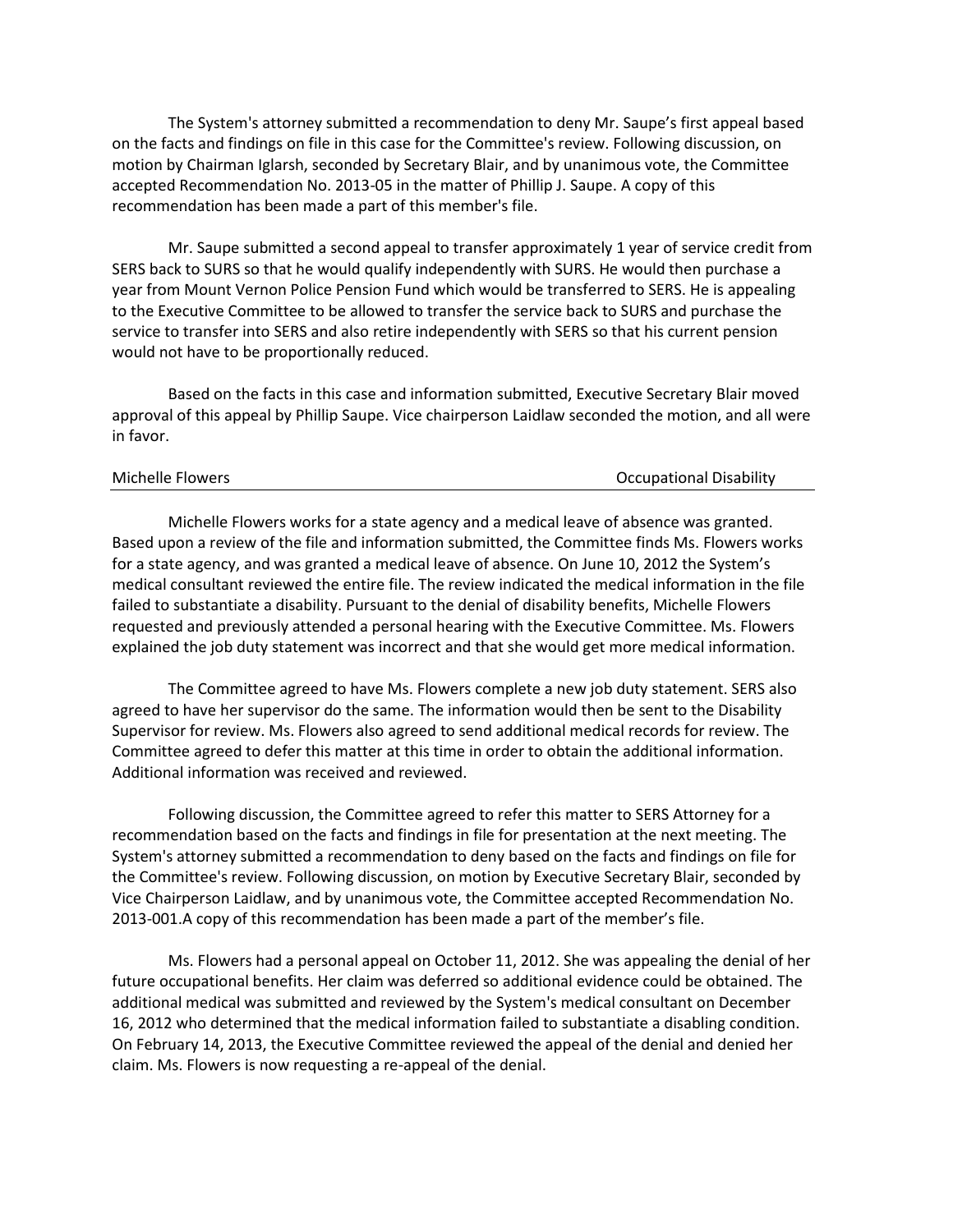Following a review of the file and some discussion, Vice Chairperson Laidlaw moved to approve Ms. Flowers request to re-appeal the denial. Chairman Iglarsh seconded the motion and all were in favor. On February 14, 2013, the Executive Committee reviewed the appeal of the denial and denied her claim. Ms. Flowers is now requesting another re-appeal of the denial as she has new medical to present. Following a review of the file and some discussion, Vice Chairperson Laidlaw moved to approve Ms. Flowers request to re-appeal the denial of the re-appeal. Chairman Iglarsh seconded the motion and all were in favor. Ms. Flowers attended another personal hearing with her Attorney Jim Vainikos on August 15, 2013. She is appealing the denial of her future occupational benefits.

Her claim was previously deferred so additional evidence could be obtained. The additional medical was submitted and reviewed by the System's medical consultant on July 4, 2013 who determined that the medical information failed to substantiate a disabling condition. Ms. Flowers completed another job duty statement and the committee agreed to have the SERS medical consultant review the complete file.

# Rosilyn Hall **National Temporary Disability Overpayment**

Yvonne Peter has Power of Attorney for her Mother Rosilyn Hall and has requested in a letter dated June 6, 2013 to attend a personal hearing with the Executive Committee.

Ms. Peter's attended a personal hearing and presented on her mother's behalf. She explained when the annual statement arrived it said her mother could take a refund of contributions, she felt relieved thinking she would have help to care for her mother. She stated her mother had endowed several operations to correct the injury that was the cause of her occupational disability.

The disability Supervisor Mr. Williams explained to Ms. Peter's that her mother incurred an overpayment of temporary disability benefits from SERS due to her approval of Workers' compensation benefits for the same time period. After Ms. Hall received the lump sum payment from Workers' compensation in 1996, SERS employees then attempted to contact Ms. Hall by letters and phone regarding the overpayment. However, after several unsuccessful attempts of collection through SERS and two Collection Agencies, SERS placed an Involuntary Withholding order with the State of Illinois Comptroller's office against Rosilyn Hall's social security number.

After some discussion it was determined that SERS will research Ms. Hall's disability further by contacting her doctors and having them forward any additional information to the Disability Supervisor for review.

After a review of the file and some discussion, Chairman Iglarsh moved to deny the appeal of Rosilyn Hall for a reinstatement of disability benefits due to the medical information failing to substantiate a disabling condition. In addition, the claims division is to pursue the existing overpayment. Following discussion, the Committee agreed to refer this matter to SERS Attorney for recommendation based on the facts and findings in file for presentation at the next meeting.

#### **New Business**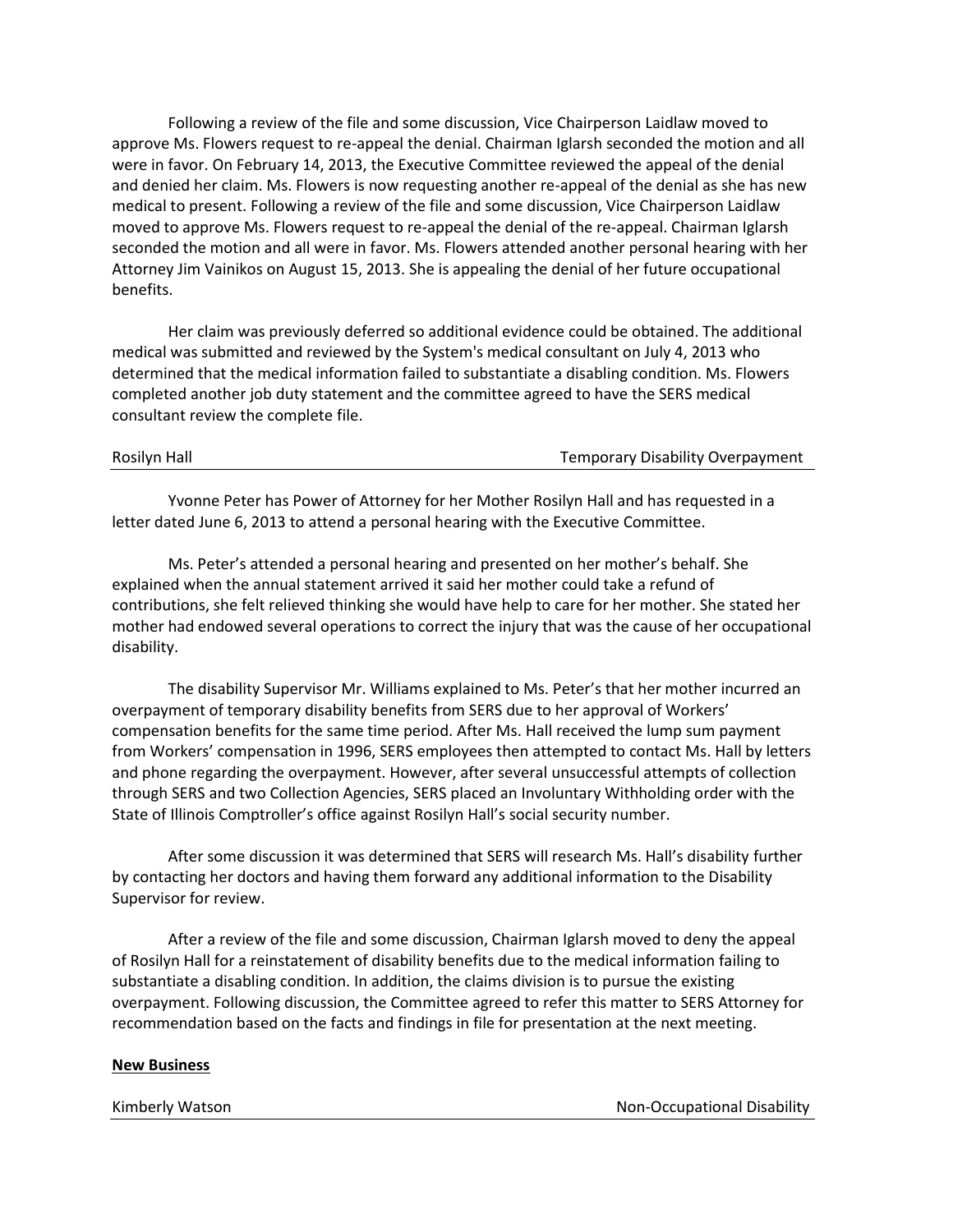Ms. Watson works for a state agency and was granted a medical leave of absence. Based upon a review of the file and information submitted, the Committee finds Ms. Kimberly Watson is a state employee and was granted a medical leave of absence. Ms. Kimberly Watson requested and appeared before the Committee with her Attorney Mr. Michael Young. She has stated at the time of her initial injury she was contracted and paid from Capital Strategies to work at IDOT.

Kimberly Watson received occupational disability benefits as follows:

- 1) 11/22/10 was injured while working on contract for Illinois Transportation
- 2) 04/11/11 was reinstated as a State employee
- 3) 10/07/11-04/10/12 1st medical leave of absence to repair 11/22/10 injury
- 4) 10/15/12-03/31/13 2nd medical leave of absence to repair 11/22/10 injury

Ms. Watson was paid disability from her employer. However, since she was not on State disability she would not receive service credit for the 11.5 months she was disable. Ms. Watson feels she should not have to purchase the monthly service credit and is requesting we give her the 11.5 months of service credit. Following a review of the file the Committee agreed to approve the appeal to grant service credit for the period of 10/07/11 through 4/10/12 and 10/15/12 through 3/31/13. Upon execution and receipt of an agreement, SERS will credit her service time.

After some discussion, Chairman Iglarsh moved approval of the appeal of Kimberly Watson to be granted service credit. Vice Chairperson Laidlaw seconded the motion and all were in favor.

| George Bastin | <b>Occupational Disability</b> |
|---------------|--------------------------------|
|---------------|--------------------------------|

Mr. Bastin worked for a state agency and was granted a service connected leave of absence. Based on a review of the file and information submitted the Committee finds George Bastin began receiving occupational disability benefits from the Retirement System while receiving Workers' Compensation temporary total disability since April 10, 2010.

Mr. Bastin recently received his Workers' Compensation settlement and as a result of the settlement his SERS occupational disability benefit has been adjusted according to the terms of the settlement. Mr. Bastin is entitled to an occupational benefit of 75% his salary and his settlement with Workers Compensation created an overpayment. In a letter dated August 27, 2013 George Bastin is requesting his monthly re-payment schedule for the overpayment be reduced. Based on the facts of this case and information submitted, the Committee recommends adjusting Mr. Bastin's repayment schedule to an 8 month extension of the overpayment of benefits.

Following discussion, Secretary Blair moved to approve the appeal of George Bastin for an adjustment to an 8 month extension. Vice Chairperson Laidlaw seconded the motion, which unanimously passed.

| Michael Renner | Pension |
|----------------|---------|
|----------------|---------|

Mr. Renner has applied for a retirement annuity from the System to be effective August 1, 2013. Mr. Renner wants to retire reciprocally with State Employees' Retirement System (SERS) and with Illinois Municipal Retirement Fund (IMRF). Based on a review of the file and information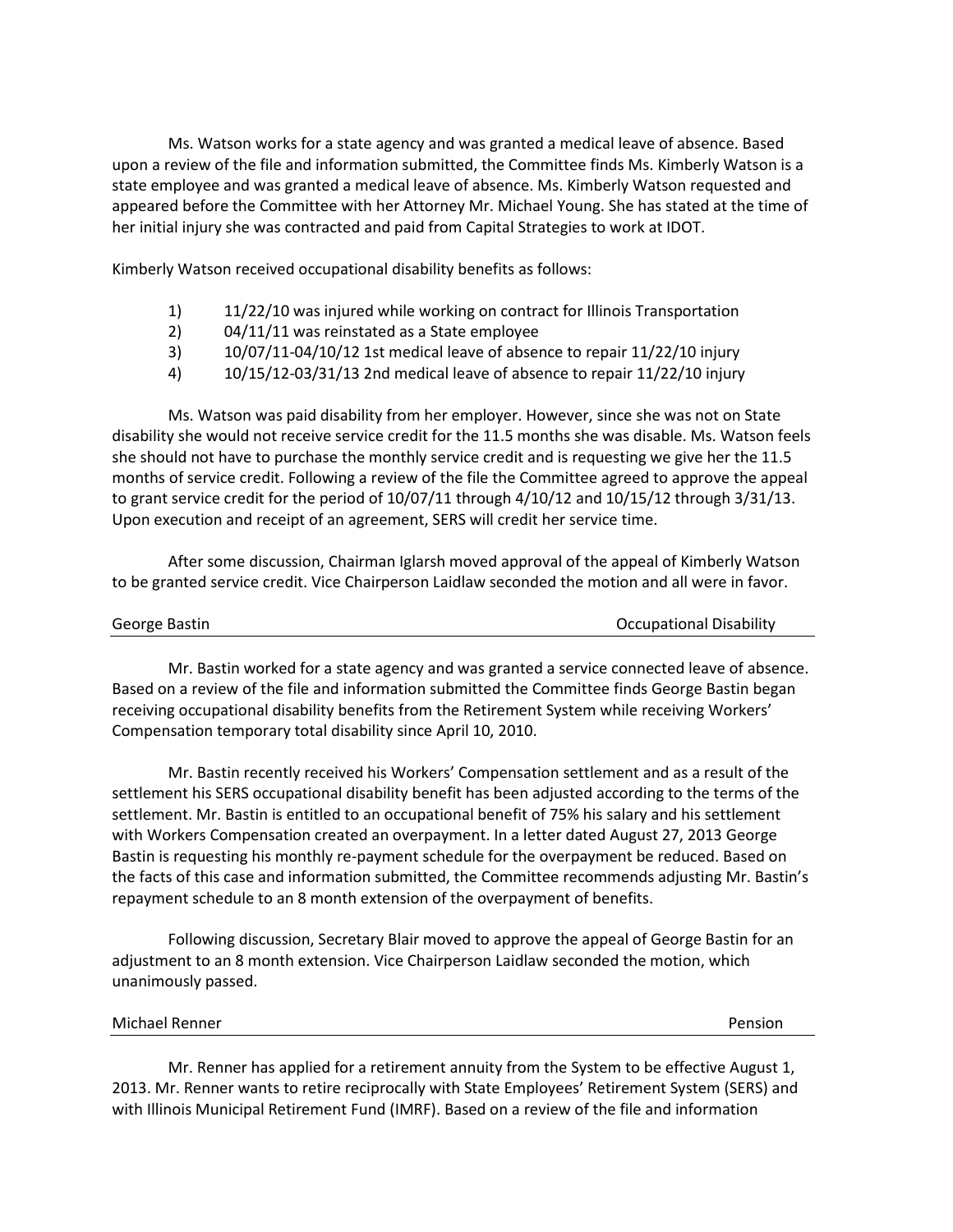submitted, the Committee finds Michael Renner worked for a state agency and resigned from his position.

Prior to application for his retirement annuity, Mr. Renner received two unaudited retirement annuity estimates. These estimates indicated Mr. Renner qualified for an unreduced retirement annuity effective August 1, 2013 under the "Rule of 85." When Mr. Renner's pension was ready to be calculated, it was discovered that one (1) month of service was concurrent, which left Mr. Renner .75 month short of meeting the Rule of 85. He is eligible to retire with a reduced pension because he is over 55 years of age and has over 25 years of service credit. Michael Renner has submitted a written appeal requesting that his retirement annuity be calculated effective August 1, 2013 without the reduction.

After discussion the Committee recommended approval of Michael Renner's appeal to retire without the reduction. Following a review of the file and some discussion, Chairman Iglarsh moved to approve the appeal of Michael Renner. Vice Chairperson Laidlaw seconded the motion and all were in favor.

| Russell Rothchild | Disability/Pension |
|-------------------|--------------------|
|-------------------|--------------------|

Mr. Rothchild works for a state agency and has been on occupational leave since 1997. Based upon a review of the file and information submitted, the Committee finds Mr. Russell Rothchild worked for a state agency, and was granted a medical leave of absence.

Mr. Rothchild has been receiving a monthly occupational disability benefit since 01/21/1997 with annual increases. As per law his retirement account has been credited with wages and contributions based on his rate when he went off the payroll in 1997 and he will turn 65 on 09/11/2013. His occupational benefit will cease as of 09/30/2013.

Russell Rothchild has sent in an appeal letter dated August 21, 2013.He states that he has been receiving occupational disability for 16 years and receiving annual increases however his rate and average final compensation have stayed the same for 16 years and if he has to go on pension he would lose a considerable amount monthly and that that would not be fair to him.

Based on the facts of this case and information submitted, the Committee recommends deferring the appeal of Russell Rothchild at this time.

#### Mark McKinlay Occupational Disability/12 months

This account became eligible for a write off in June, 2006. Contributions in the amount of \$70.03 were written off on June 23, 2006. Scot Settles-Ballard has contacted us regarding his account and has requested a refund. The Service & Refunds Division is requesting the Executive Committee to approve the reinstatement of this account so that a refund may be paid.

Following a review of the file and some discussion, Secretary Blair moved approval of the appeal of Scot Settles-Ballard request for reinstatement of her account. Chairman Iglarsh seconded the motion and all were in favor.

#### COLA Policy